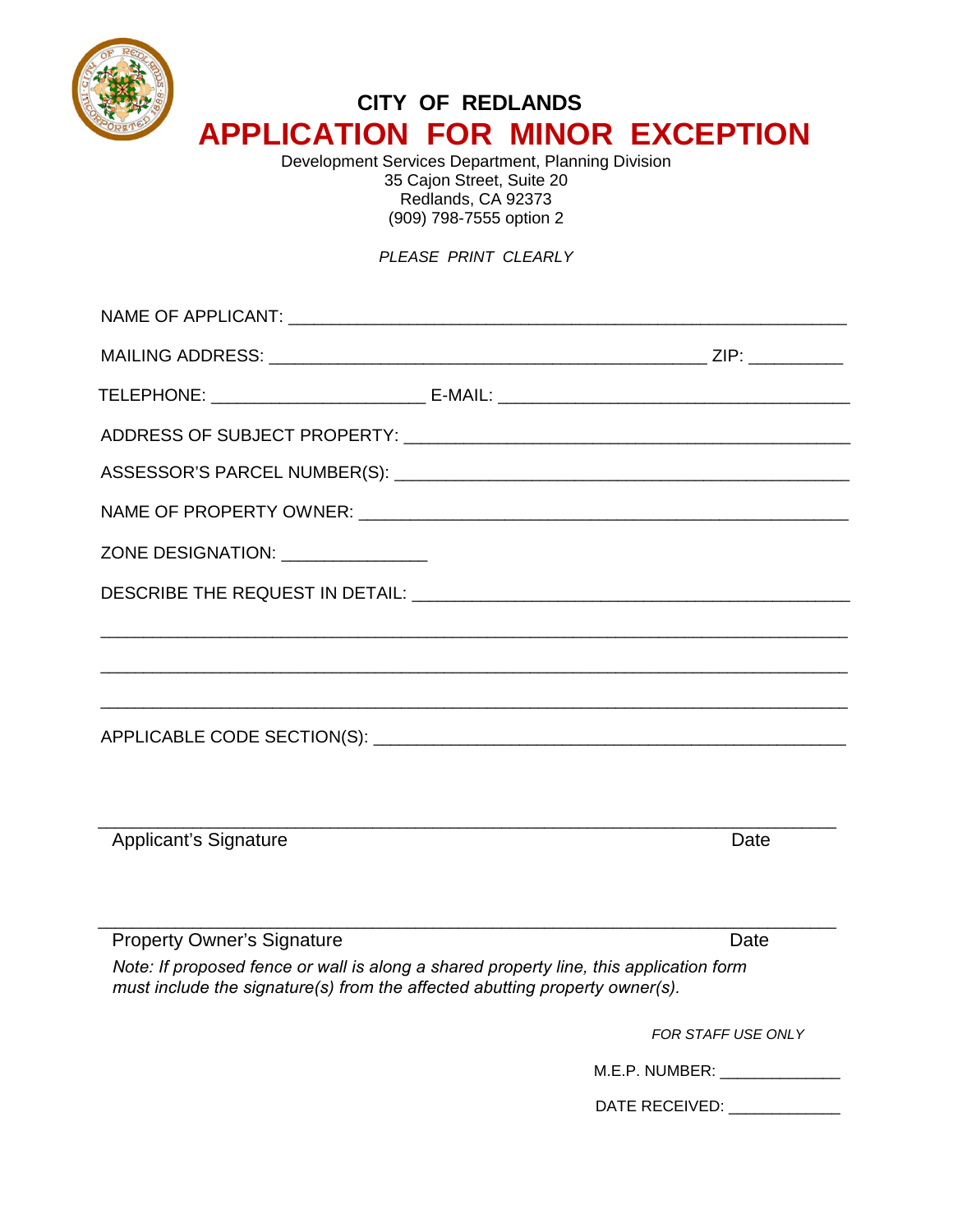## **IMPORTANT NOTICE**

PROCESSING OF THIS APPLICATION WILL NOT BEGIN UNTIL THE FOLLOWING STATEMENT HAS BEEN COMPLETED TO THE SATISFACTION OF THE DEVELOPMENT SERVICES DEPARTMENT.

I CERTIFY UNDER PENALTY OF PERJURY THAT I AM (circle one) AND THE FOREGOING IS TRUE AND CORRECT:

- 1. THE LEGAL OWNER(S) (all individual owners must sign as their names as they appear on the deed to the land).
- 2. CORPORATE OFFICER(S) EMPOWERED TO SIGN FOR THE CORPORATION.
- 3. OWNER'S LEGAL AGENT HAVING POWER OF ATTORNEY FOR THIS ACTION (a notarized Power of Attorney document must accompany the application form).

| <b>SIGNATURE:</b> | <b>DATE:</b>                                                |
|-------------------|-------------------------------------------------------------|
|                   | the control of the control of the control of the control of |
| SIGNATURE:        | <b>DATE:</b>                                                |
|                   |                                                             |

| <b>SIGNATURE:</b> | . n |  |
|-------------------|-----|--|
|                   |     |  |